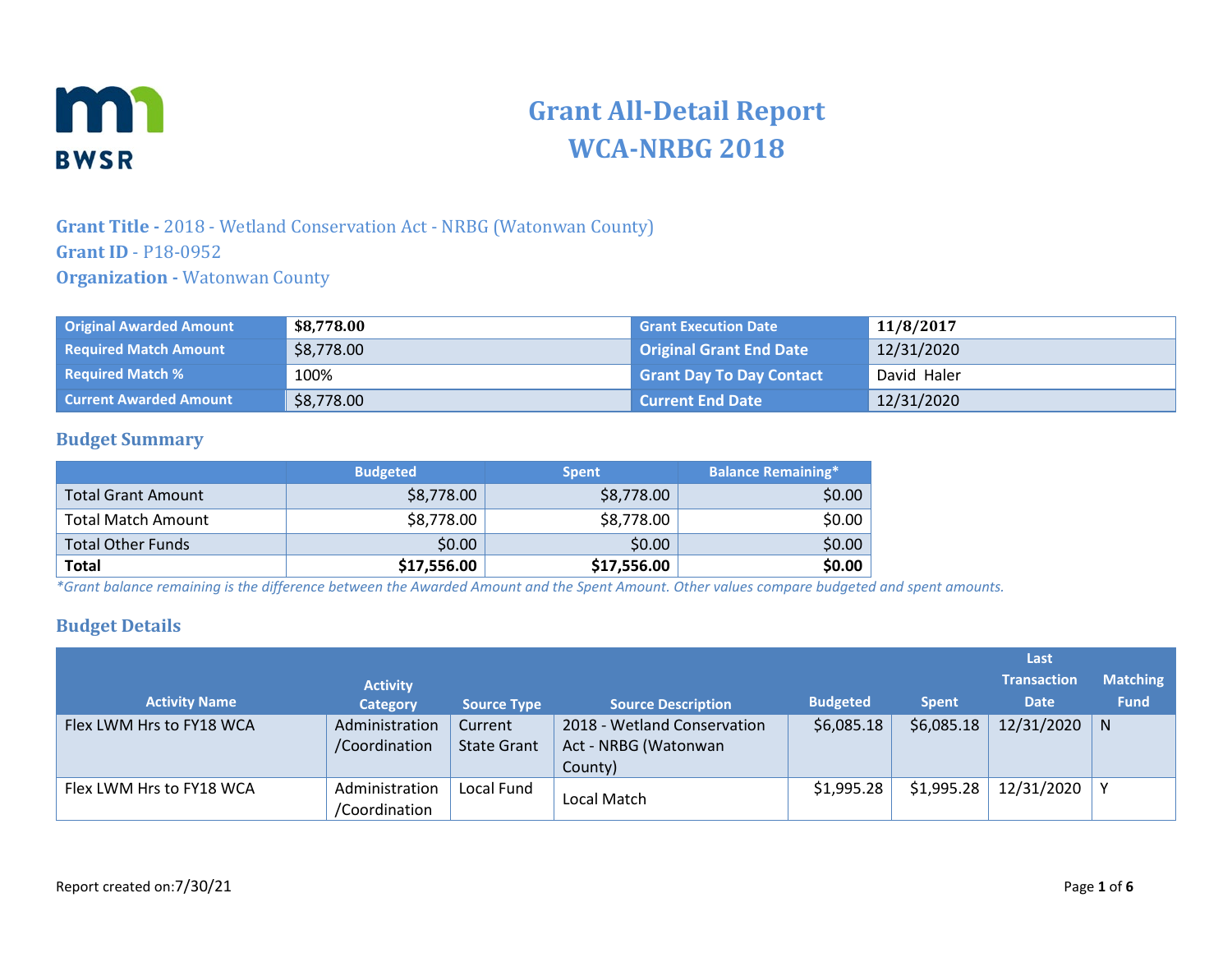|                                 |                 |                    |                             |                 |              | Last               |                 |
|---------------------------------|-----------------|--------------------|-----------------------------|-----------------|--------------|--------------------|-----------------|
|                                 | <b>Activity</b> |                    |                             |                 |              | <b>Transaction</b> | <b>Matching</b> |
| <b>Activity Name</b>            | <b>Category</b> | <b>Source Type</b> | <b>Source Description</b>   | <b>Budgeted</b> | <b>Spent</b> | <b>Date</b>        | <b>Fund</b>     |
| <b>Wetland Conservation Act</b> | Administration  | Current            | 2018 - Wetland Conservation | \$2,692.82      | \$2,692.82   | 8/26/2019          | <sub>N</sub>    |
| Administration                  | /Coordination   | <b>State Grant</b> | Act - NRBG (Watonwan        |                 |              |                    |                 |
|                                 |                 |                    | County)                     |                 |              |                    |                 |
| <b>Wetland Conservation Act</b> | Administration  | Local Fund         | Local Funds                 | \$6,782.72      | \$6,782.72   | 12/31/2020         |                 |
| Administration                  | /Coordination   |                    |                             |                 |              |                    |                 |

#### **Activity Details Summary**

| <b>Activity Details</b><br><b>Total Action Count</b> | <b>Total Activity Mapped</b> | <b>Proposed Size / Unit</b> | <b>Actual Size / Unit</b> |
|------------------------------------------------------|------------------------------|-----------------------------|---------------------------|
|------------------------------------------------------|------------------------------|-----------------------------|---------------------------|

## **Proposed Activity Indicators**

|  | <b>Activity Name</b> | <b>Indicator Name</b> | <b>Value &amp; Units</b><br>nue & Units | <b>Waterbody</b> | <b>Calculation Tool</b> | ה+ ביה בני ביו |
|--|----------------------|-----------------------|-----------------------------------------|------------------|-------------------------|----------------|
|--|----------------------|-----------------------|-----------------------------------------|------------------|-------------------------|----------------|

# **Final Indicators Summary**

| <b>Indicator Name</b> | <b>Total Value</b> | <b>Unit</b> |
|-----------------------|--------------------|-------------|
|                       |                    |             |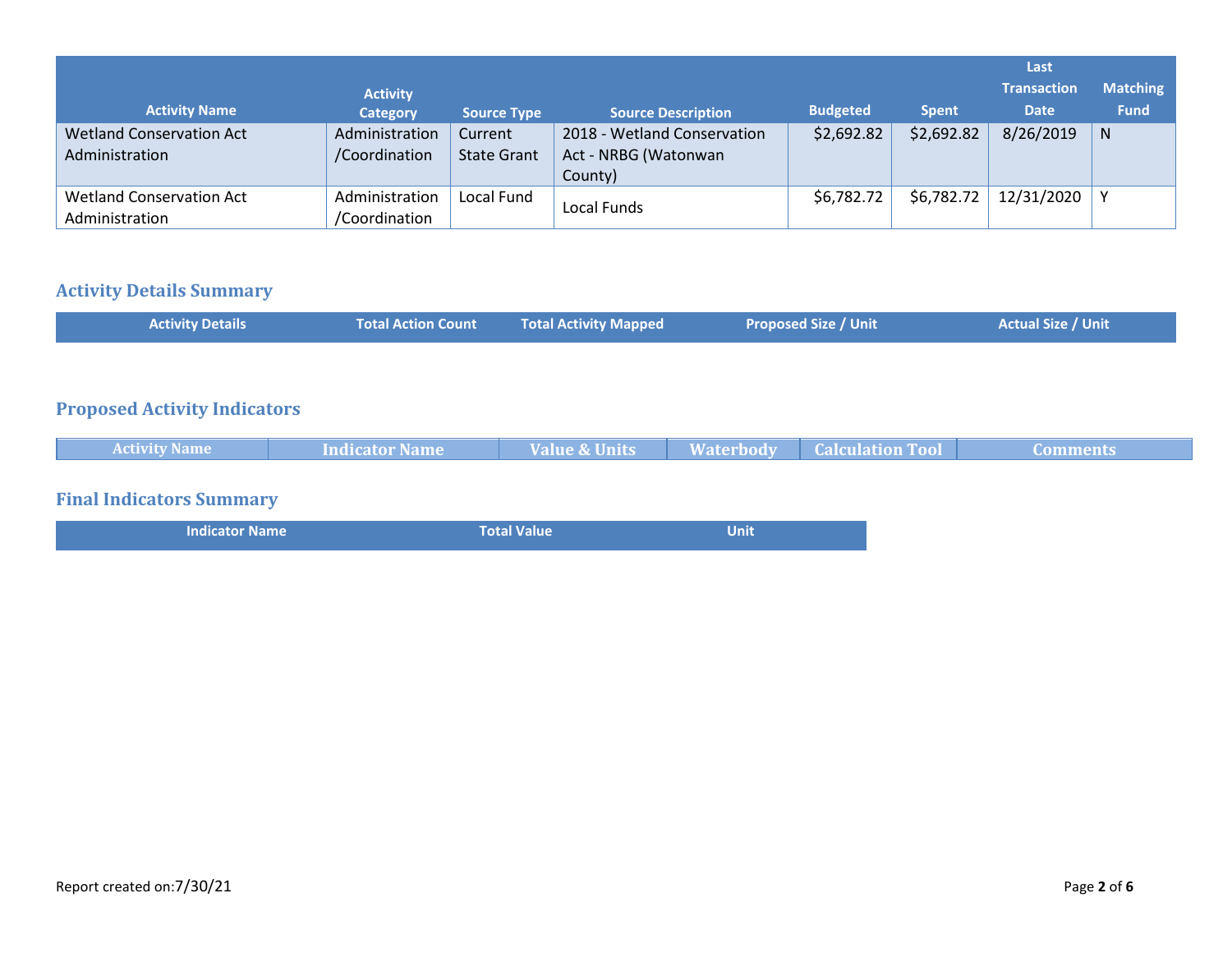## **Grant Activity**

| <b>Grant Activity - Flex LWM Hrs to FY18 WCA</b> |                                                                                                                                                                                                                                                                                                                                                                                                                                                                                                                                      |  |                                                                                                                                                                                                                                                                                                                                                                                                                                                                                                                                                                                                                                                                                                                                                                    |  |  |  |
|--------------------------------------------------|--------------------------------------------------------------------------------------------------------------------------------------------------------------------------------------------------------------------------------------------------------------------------------------------------------------------------------------------------------------------------------------------------------------------------------------------------------------------------------------------------------------------------------------|--|--------------------------------------------------------------------------------------------------------------------------------------------------------------------------------------------------------------------------------------------------------------------------------------------------------------------------------------------------------------------------------------------------------------------------------------------------------------------------------------------------------------------------------------------------------------------------------------------------------------------------------------------------------------------------------------------------------------------------------------------------------------------|--|--|--|
| <b>Description</b><br><b>Category</b>            | LWM admin activities flexed to FY18 WCA include: Coordinate and submit reports relating to budget and workplan.<br>Interpret and administer zoning requirements as they relate to the Comprehensive Water Plan. Fund membership in<br>GBERBA, a joint powers organization which allows counties to implement larger conservation projects than would be<br>possible at the local level. Provide staff hours related to implementation and training on implementation of the LWM grant,<br>as well as time spent on public education. |  |                                                                                                                                                                                                                                                                                                                                                                                                                                                                                                                                                                                                                                                                                                                                                                    |  |  |  |
| <b>Start Date</b>                                | ADMINISTRATION/COORDINATION<br>$1-Jan-20$<br><b>End Date</b><br>31-Dec-20                                                                                                                                                                                                                                                                                                                                                                                                                                                            |  |                                                                                                                                                                                                                                                                                                                                                                                                                                                                                                                                                                                                                                                                                                                                                                    |  |  |  |
| <b>Has Rates and Hours?</b>                      | No                                                                                                                                                                                                                                                                                                                                                                                                                                                                                                                                   |  |                                                                                                                                                                                                                                                                                                                                                                                                                                                                                                                                                                                                                                                                                                                                                                    |  |  |  |
| <b>Actual Results</b>                            | watershed group and public education and information. Staff hours were also spent on planning meetings and other<br>activities related to the Watonwan River Comprehensive Watershed Management Plan.<br>2020 Match Expense:<br>\$1995.28- D Haler partial LWM Hrs flexed to FY18 WCA billed at \$62.21/Hr Jan-June and \$60.54/Hr Jul-Dec 2020<br>2020 Grant Expense:<br>\$6085.18- D Haler partial LWM Hrs flexed to FY18 WCA billed at \$62.21/Hr Jan-June and \$60.54/Hr Jul-Dec 2020                                            |  | LWM Hours were flexed to the FY18 WCA grant due to a lower number of WCA activities in the county and a higher number<br>of LWM related hours after the Watonwan River Watershed was approved for a One Watershed One Plan grant. Completed<br>required reporting for programs in the Natural Resources Block Grant and Water Plan related activities. Provided staff with<br>education and training opportunities and information to better administer grant activities. Staff training hours through 12-<br>31-20 included staff attending BWSR Academy. Staff hours included time spent researching, administering, and landowner<br>and agency contacts related to water plan activities. Time was also spent on GBERBA activities related to the joint-powers |  |  |  |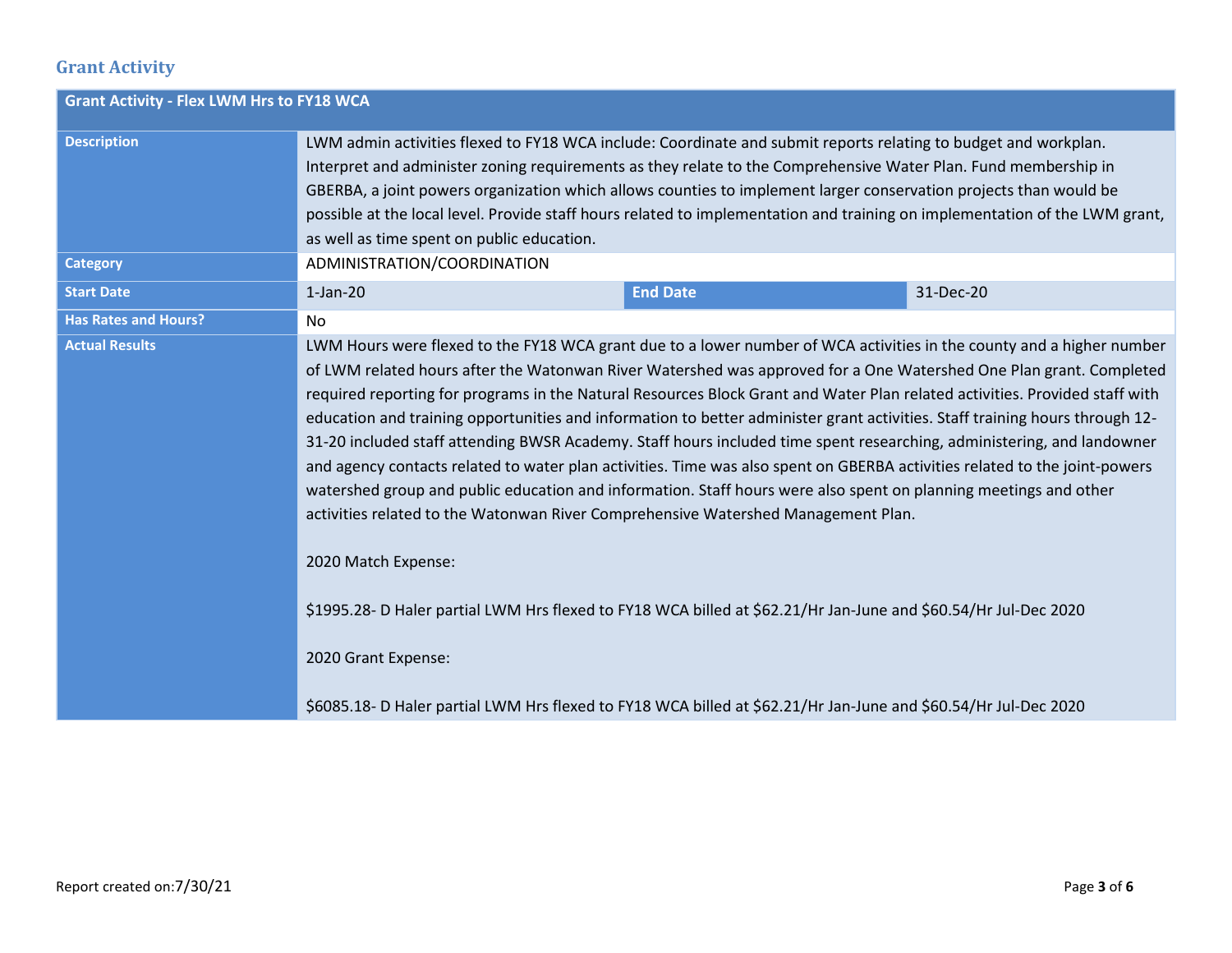| <b>Grant Activity - Wetland Conservation Act Administration</b> |                                                                                                                       |                 |           |  |  |
|-----------------------------------------------------------------|-----------------------------------------------------------------------------------------------------------------------|-----------------|-----------|--|--|
| <b>Description</b>                                              | Administration of the WCA Program including staff time, landowner contacts, violation enforcement, staff training and |                 |           |  |  |
|                                                                 | related expenses. Also includes creating and maintaining records and reporting.                                       |                 |           |  |  |
| <b>Category</b>                                                 | ADMINISTRATION/COORDINATION                                                                                           |                 |           |  |  |
| Start Date                                                      | $1-Oct-18$                                                                                                            | <b>End Date</b> | 31-Dec-20 |  |  |
| <b>Has Rates and Hours?</b>                                     | No.                                                                                                                   |                 |           |  |  |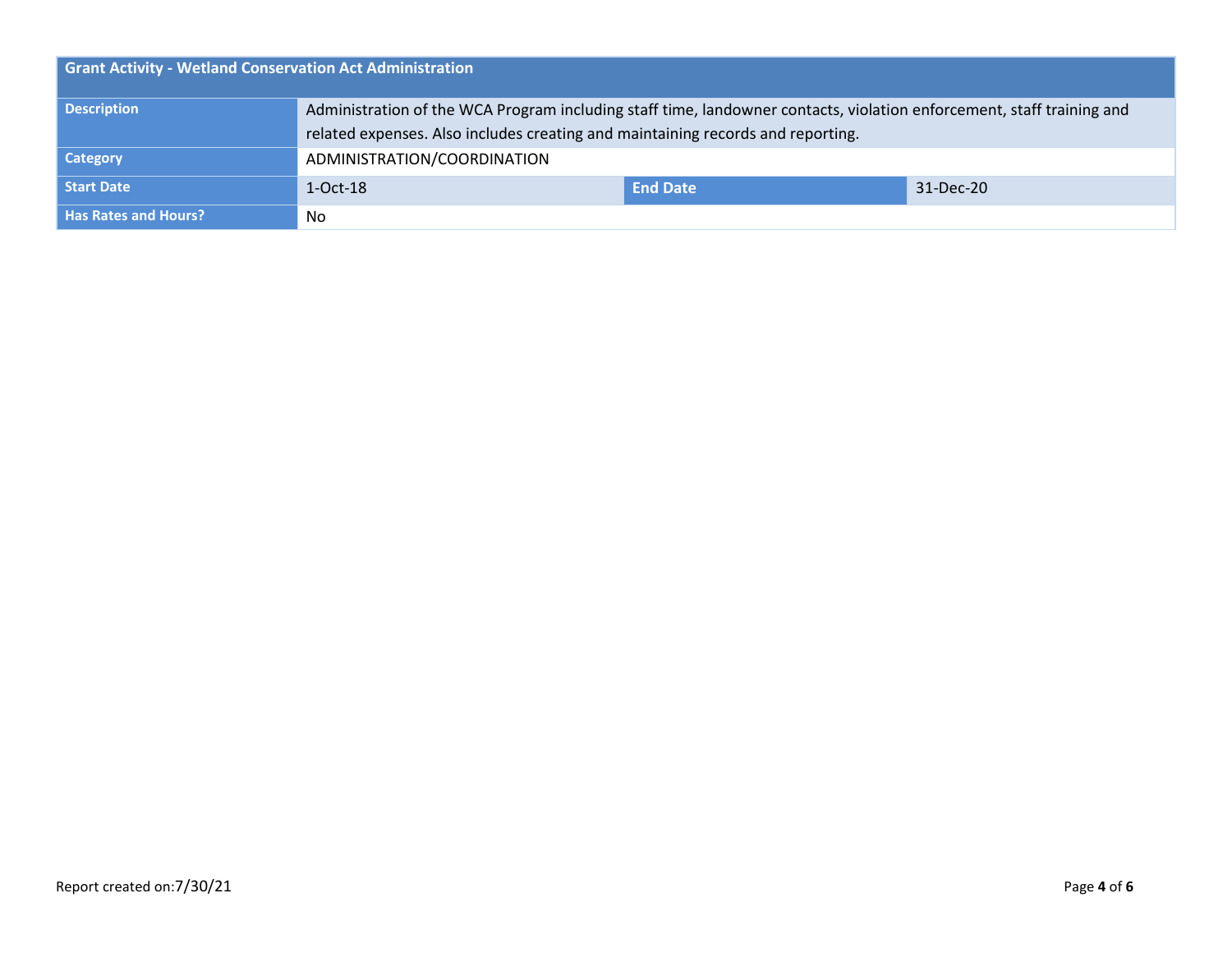| <b>Actual Results</b> | Watonwan County has entered into a contractual agreement with Cottonwood County SWCD to provide WCA LGU<br>authority until such time that local staff can be sufficiently trained. Activities included public contacts, staff training,<br>enforcement and administration of the WCA program, as well as associated expenses. (see attached WCA report)<br>2019 Match Expenses:<br>\$2196.19- D Haler 2019 WCA Hrs billed<br>at \$55.25/Hr<br>\$1955.59- H Salminen 2019 WCA Hrs billed<br>at \$47.99/Hr<br>Total 2019 Match: \$4151.78<br>2019 Expenses:<br>\$362.24- Oct-Dec 2018 Cottonwood County WCA Invoice<br>\$2330.58- Jan-June 2019 Cottonwood County WCA Invoice<br>Total 2019 Exp: \$2692.82<br>2020 Match Expenses:<br>\$1344.18- D Haler 2020 FY18 WCA Hrs billed at \$62.21/Hr Jan-June and \$60.54/Hr July-Dec.<br>\$203.96- H Salminen 2020 FY18 WCA Hrs billed at \$47.99/Hr<br>\$1082.80- C Hildebrand 2020 FY18 WCA Hrs billed at \$45.56/Hr Jan-June and \$48.03/Hr July-Dec.<br>Total 2020 Match Exp: \$2,630.94 |
|-----------------------|----------------------------------------------------------------------------------------------------------------------------------------------------------------------------------------------------------------------------------------------------------------------------------------------------------------------------------------------------------------------------------------------------------------------------------------------------------------------------------------------------------------------------------------------------------------------------------------------------------------------------------------------------------------------------------------------------------------------------------------------------------------------------------------------------------------------------------------------------------------------------------------------------------------------------------------------------------------------------------------------------------------------------------------|
|-----------------------|----------------------------------------------------------------------------------------------------------------------------------------------------------------------------------------------------------------------------------------------------------------------------------------------------------------------------------------------------------------------------------------------------------------------------------------------------------------------------------------------------------------------------------------------------------------------------------------------------------------------------------------------------------------------------------------------------------------------------------------------------------------------------------------------------------------------------------------------------------------------------------------------------------------------------------------------------------------------------------------------------------------------------------------|

#### **Grant Attachments**

| <b>Document Name</b>                    | <b>Document Type</b>   | <b>Description</b>                                        |
|-----------------------------------------|------------------------|-----------------------------------------------------------|
| 2018/2019 Natural Resources Block Grant | <b>Grant Agreement</b> | 2018/2019 Natural Resources Block Grant - Watonwan County |